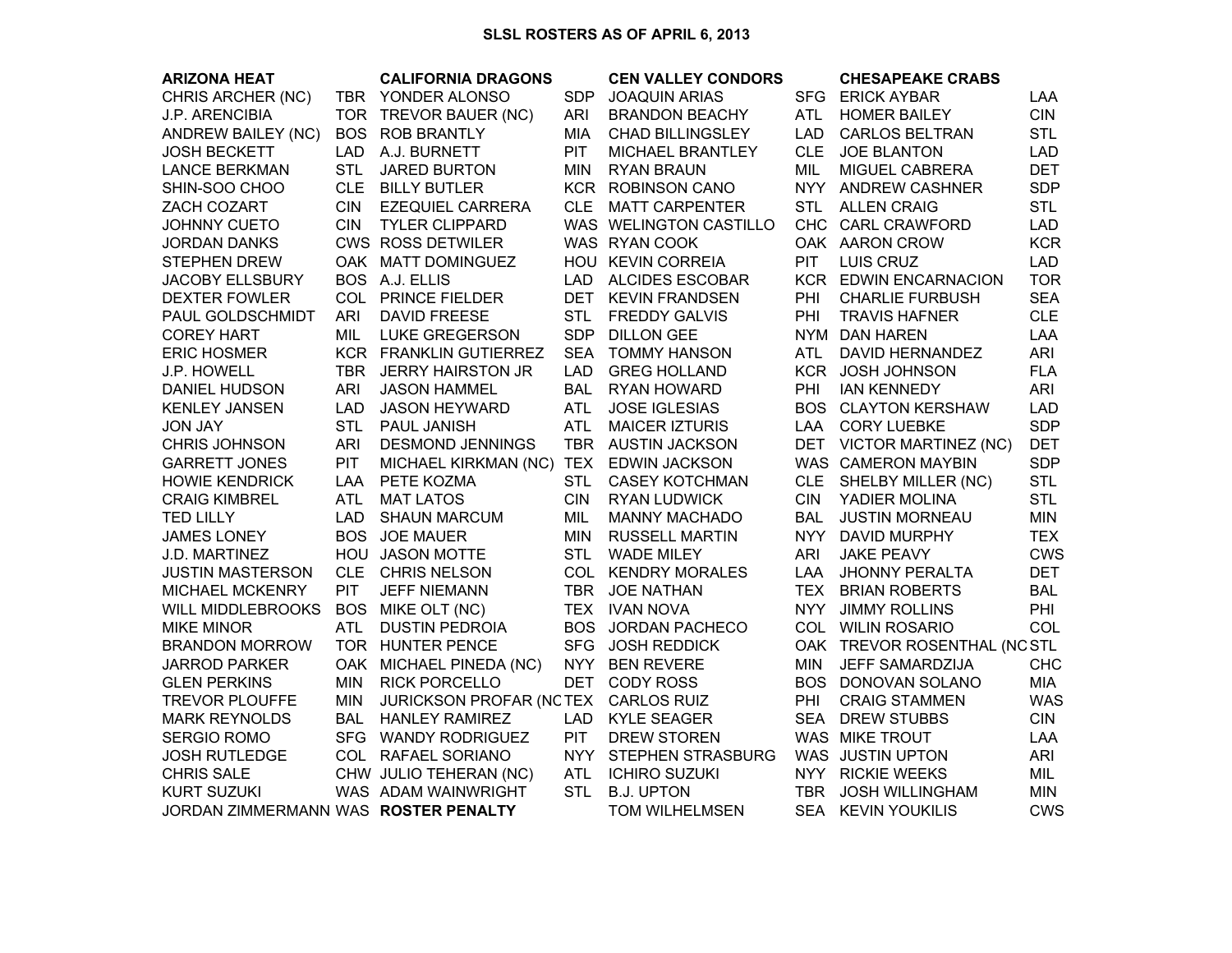| <b>EMERALD CITY OSPREY</b>  |            | <b>GALAPAGOS TORTOISES</b> |            | <b>JACKSON HOLE GUIDES</b> |            | <b>MALIBU WAVE</b>        |            |
|-----------------------------|------------|----------------------------|------------|----------------------------|------------|---------------------------|------------|
| <b>DARWIN BARNEY</b>        | <b>CHC</b> | <b>JOSE ALTUVE</b>         |            | HOU DOMONIC BROWN          | PHI        | <b>BRETT ANDERSON</b>     | <b>OAK</b> |
| RONALD BELISARIO            | <b>LAD</b> | PEDRO ALVAREZ              | <b>PIT</b> | <b>CLAY BUCHHOLZ</b>       | <b>BOS</b> | <b>GRANT BALFOUR</b>      | <b>OAK</b> |
| <b>BRANDON BELT</b>         | <b>SFG</b> | <b>MATT CAIN</b>           |            | SFG DYLAN BUNDY (NC)       | <b>BAL</b> | <b>JAY BRUCE</b>          | <b>CIN</b> |
| <b>ADRIAN BELTRE</b>        | <b>TEX</b> | <b>ALEX COBB</b>           |            | TBR JAMEY CARROLL          |            | LAD RUSS CANZLER          | <b>CLE</b> |
| <b>GREGOR BLANCO</b>        | <b>SFG</b> | <b>WADE DAVIS</b>          |            | TBR STARLIN CASTRO         |            | CHC SANTIAGO CASILLA      | <b>SFG</b> |
| PETER BOURJOS               | LAA        | <b>IAN DESMOND</b>         |            | WAS HANK CONGER (NC)       |            | LAA AROLDIS CHAPMAN       | CIN        |
| <b>CHRIS CAPUANO</b>        | <b>LAD</b> | <b>ANDRE ETHIER</b>        | <b>LAD</b> | <b>NELSON CRUZ</b>         |            | TEX COCO CRISP            | <b>OAK</b> |
| <b>CHRIS CARTER</b>         | <b>OAK</b> | <b>MIKE FIERS</b>          | MIL        | <b>JOHN DANKS</b>          |            | <b>CWS CHRIS DENORFIA</b> | <b>SDP</b> |
| CHRIS CARPENTER (NC STL     |            | <b>MATT GARZA</b>          |            | CHC ALEJANDRO DE AZA       |            | CWS R.A. DICKEY           | <b>NYM</b> |
| <b>BRANDON CRAWFORD SFG</b> |            | CARLOS GONZALEZ            |            | COL RANDALL DELGADO        | ATL        | <b>DANNY ESPINOSA</b>     | <b>WAS</b> |
| <b>YU DARVISH</b>           | <b>TEX</b> | <b>JASON GRILLI</b>        | PIT        | <b>RYAN DEMPSTER</b>       |            | CHC TODD FRAZIER          | <b>CIN</b> |
| <b>CHRIS DAVIS</b>          | <b>BAL</b> | <b>CHASE HEADLEY</b>       | SDP        | <b>MARCO ESTRADA</b>       | MIL        | <b>BRETT GARDNER (NC)</b> | <b>NYY</b> |
| <b>MARK ELLIS</b>           | <b>LAD</b> | <b>KELLY JOHNSON</b>       |            | TOR NEFTALI FELIZ          |            | TEX DEE GORDON            | <b>LAD</b> |
| YUNEL ESCOBAR               | <b>TOR</b> | <b>ADAM JONES</b>          | <b>BAL</b> | <b>JONNY GOMES</b>         |            | OAK ZACH GREINKE          | LAA        |
| <b>CASEY FIEN</b>           | <b>MIN</b> | <b>CASEY KELLY</b>         |            | SDP ALEX GORDON            |            | KCR COLE HAMELS           | PHI        |
| <b>CARLOS GOMEZ</b>         | MIL        | <b>JEFF KEPPINGER</b>      |            | TBR ANTHONY GOSE           |            | TOR KELVIN HERRERA        | <b>KCR</b> |
| YASMANI GRANDAL             | <b>SDP</b> | <b>GEORGE KONTOS</b>       |            | SFG BRYCE HARPER           |            | WAS OMAR INFANTE          | <b>MIA</b> |
| <b>JESUS GUZMAN</b>         | <b>SDP</b> | <b>JASON KUBEL</b>         | <b>ARI</b> | <b>AARON HILL</b>          | <b>ARI</b> | HISASHI IWAKUMA           | <b>SEA</b> |
| ROY HALLADAY                | PHI        | <b>BRYAN LAHAIR</b>        |            | CHC JEREMY HORST           | PHI        | <b>JOHN JASO</b>          | <b>TBR</b> |
| <b>JOSH HAMILTON</b>        | <b>TEX</b> | <b>JON LESTER</b>          |            | <b>BOS JASON KIPNIS</b>    |            | CLE JIM JOHNSON           | <b>BAL</b> |
| <b>CASEY JANSSEN</b>        | <b>TOR</b> | <b>WILTON LOPEZ</b>        |            | HOU RYAN LAVARNWAY         |            | <b>BOS CHIPPER JONES</b>  | ATL        |
| STEVE JOHNSON               | <b>BAL</b> | <b>JED LOWRIE</b>          |            | HOU KYLE LOHSE             |            | STL PAUL KONERKO          | <b>CWS</b> |
| <b>ADAM LAROCHE</b>         | <b>WAS</b> | <b>JESUS MONTERO</b>       |            | SEA EVAN LONGORIA          |            | TBR STEVE LOMBARDOZZI     | <b>WAS</b> |
| <b>BRANDON LEAGUE</b>       | <b>SEA</b> | <b>MATT MOORE</b>          |            | TBR BRANDON LYON           |            | TOR JONATHAN LUCROY       | MIL        |
| TIM LINCECUM                | <b>SFG</b> | <b>DEREK NORRIS</b>        |            | OAK MARTIN MALDONADO       | MIL        | <b>LEONYS MARTIN (NC)</b> | <b>TEX</b> |
| <b>TOMMY MILONE</b>         | <b>OAK</b> | JAKE ODORIZZI (NC)         |            | <b>KCR NICK MARKAKIS</b>   |            | BAL ANDREW MCCUTCHEN      | <b>PIT</b> |
| <b>TYLER MOORE</b>          | <b>WAS</b> | <b>TROY PATTON</b>         | BAL        | <b>SEAN MARSHALL</b>       |            | CHC JUAN PIERRE           | <b>CWS</b> |
| <b>BRANDON MOSS</b>         | <b>OAK</b> | <b>BUSTER POSEY</b>        |            | SFG BRANDON MCCARTHY       |            | OAK A.J. PIERZYNSKI       | <b>CWS</b> |
| <b>MIKE NAPOLI</b>          | <b>TEX</b> | <b>DAVID PRICE</b>         |            | TBR JAMES MCDONALD         | <b>PIT</b> | <b>ERASMO RAMIREZ</b>     | <b>SEA</b> |
| DARREN OLIVER               | <b>TEX</b> | <b>ALEXEI RAMIREZ</b>      |            | CWS DEVIN MESAROCO         | <b>CIN</b> | <b>WILSON RAMOS</b>       | <b>WAS</b> |
| <b>SALVADOR PEREZ</b>       | <b>KCR</b> | <b>ARAMIS RAMIREZ</b>      |            | CHC BOBBY PARNELL          |            | NYM MARCO SCUTARO         | <b>SFG</b> |
| <b>BRETT PILL</b>           | <b>SFG</b> | <b>ANTHONY RIZZO</b>       |            | CHC OLIVER PEREZ           |            | SEA ANDRELTON SIMMONS     | <b>ATL</b> |
| <b>BRENDAN RYAN</b>         | <b>SEA</b> | <b>JUSTIN RUGGIANO</b>     |            | NYM ALBERT PUJOLS          | <b>STL</b> | <b>HUSTON STREET</b>      | <b>SDP</b> |
| PABLO SANDOVAL              | <b>SFG</b> | <b>JEAN SEGURA</b>         | MIL        | <b>COLBY RASMUS</b>        |            | TOR MARK TEIXEIRA         | <b>NYY</b> |
| PEDRO STROP                 | <b>BAL</b> | <b>JAMES SHIELDS</b>       |            | TBR FERNANDO RODNEY        |            | TBR RUBEN TEJADA          | <b>NYM</b> |
| <b>JUSTIN TURNER</b>        | <b>NYM</b> | <b>DENARD SPAN</b>         | <b>MIN</b> | <b>KELLY SHOPPACH</b>      |            | TBR MARK TRUMBO           | LAA        |
| <b>JUSTIN VERLANDER</b>     | <b>DET</b> | <b>MIKE STANTON</b>        | MIA        | <b>DREW SMYLY</b>          |            | DET WILL VENABLE          | <b>SDP</b> |
| <b>JORDAN WALDEN</b>        | LAA        | <b>JIM THOME</b>           | <b>CLE</b> | <b>TRAVIS SNIDER</b>       | <b>PIT</b> | DAYAN VICIEDO             | <b>CWS</b> |
| <b>JEMILE WEEKS</b>         | <b>OAK</b> | <b>MATT WIETERS</b>        | <b>BAL</b> | <b>JACOB TURNER</b>        |            | DET RYAN VOGELSONG        | <b>SFG</b> |
| <b>JAYSON WERTH</b>         | <b>WAS</b> | <b>BEN ZOBRIST</b>         |            | TBR EDINSON VOLQUEZ        |            | SDP RYAN ZIMMERMAN        | <b>WAS</b> |
|                             |            |                            |            |                            |            |                           |            |